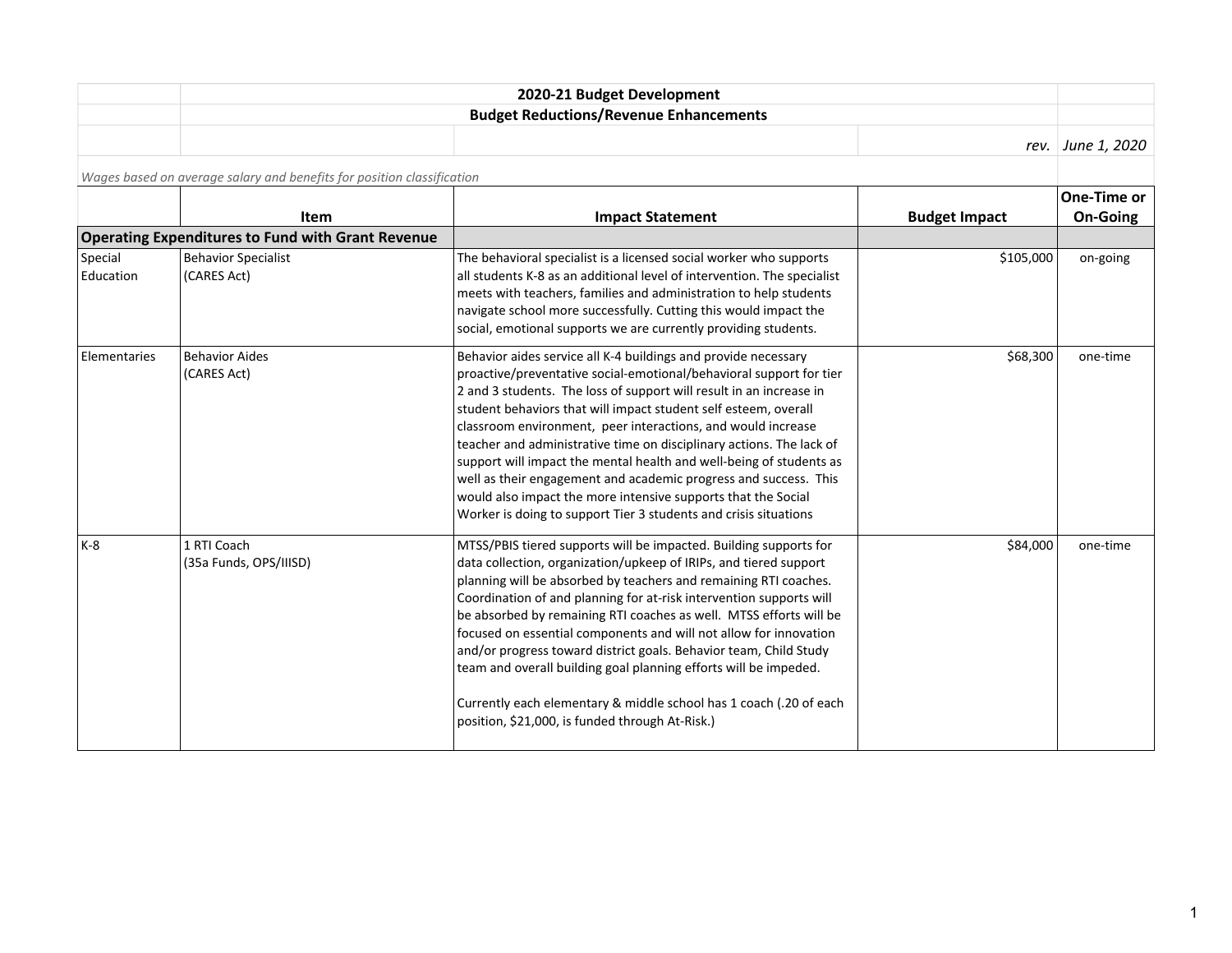| $k-4$                              | 1 Reading Specialist<br>(At-Risk)               | Students with intensive academic needs will not have access to a<br>certified reading teacher for intervention supports. This will impact<br>the overall system of supports that are available to our students.<br>Currently this position is funded .74 through the Title I grant. Our<br>2020-21 grant is being reduced by approximately \$92,500. The<br>position would change to be 100% funded through the At-Risk<br>grant. The general fund savings represents .26 that is not grant<br>funded already.                                                                                                                                                                             | \$27,300  | <b>TBD</b> |
|------------------------------------|-------------------------------------------------|--------------------------------------------------------------------------------------------------------------------------------------------------------------------------------------------------------------------------------------------------------------------------------------------------------------------------------------------------------------------------------------------------------------------------------------------------------------------------------------------------------------------------------------------------------------------------------------------------------------------------------------------------------------------------------------------|-----------|------------|
|                                    | <b>Total Expenditures Moved to Grant Funded</b> |                                                                                                                                                                                                                                                                                                                                                                                                                                                                                                                                                                                                                                                                                            | \$284,600 |            |
| <b>Level 1 = First to Consider</b> |                                                 |                                                                                                                                                                                                                                                                                                                                                                                                                                                                                                                                                                                                                                                                                            |           |            |
| <b>Central Office</b>              | Erate Reimbursement                             | Several technology projects within the May 2019 Bond were eligible<br>E-rate funding. E-rate provides discounted funding in the form of<br>reimbursements to schools and libraries to obtain affordable<br>telecommunications and internet access. An outgoing transfer to<br>the Capital Projects fund was included in the 2019-20 budget<br>revision since the revenue were generated from bond<br>expenditures. Initially the Administration & Board wanted to<br>reserve the funds for future technology purchases and/or other<br>bond projects if needed. However, given the drastic change in the<br>economy the funds would help to offset State revenue reductions<br>for 1 year. | \$329,800 | one-time   |
| <b>Central Office</b>              | Sale of Technology Devices                      | The District received payment for the sale of technology devices in<br>2019-20. These funds were being recorded in the capital projects<br>fund initially to reserve the funds for future technology purchases<br>and/or other bond projects as needed. However, given the drastic<br>change in the economy the funds would help to offset State<br>revenue reductions for 1 year.                                                                                                                                                                                                                                                                                                         | \$134,100 | one-time   |
| <b>Central Office</b>              | Recognize Deferred Tax Revenue                  | Property tax revenue was deferred numerous years ago for<br>potential future property tax valuation adjustments. Reviews of<br>property tax collections, adjustments and repayments for the last<br>several years would indicate this deferral is no longer needed and<br>could be recognized.                                                                                                                                                                                                                                                                                                                                                                                             | \$152,900 | one-time   |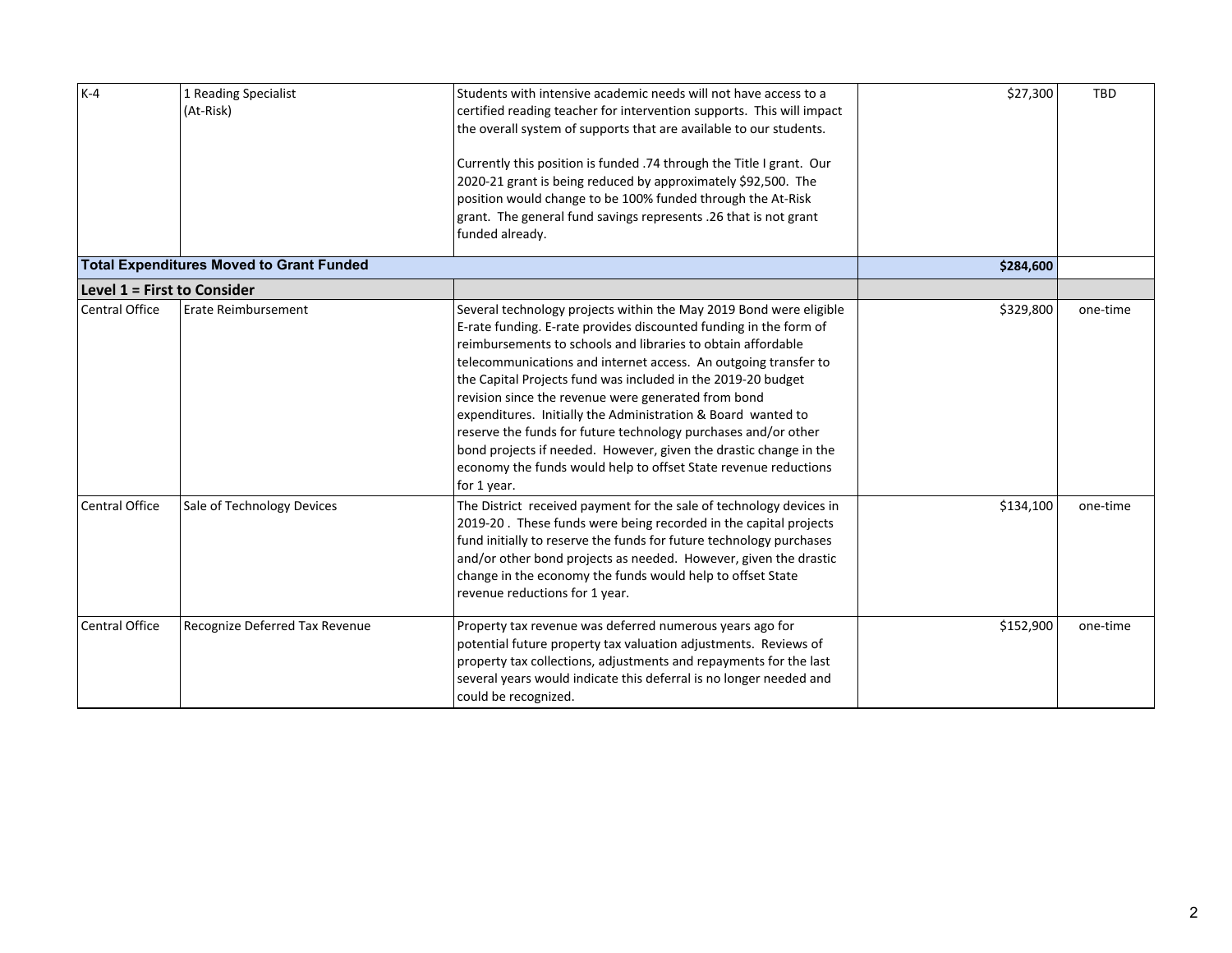| K-8                   | Reduce K-8 New Textbook Budget                                                 | Several years ago we changed the accounting recognition for most<br>K-8 textbook adoptions so that expenses related to adoptions with<br>licenses are spread over the license life. We are able to adopt the<br>5-6 ELA proposal for 2020-21 and reduce the annual budget for 1<br>year by \$50,000 and able to meet annual expenditure needs.<br>If we delayed the adoption for 1 year, until 2021-22, we would be<br>able to reduce the 2020-21 budget by an additional \$30,000.                                                                                                      | \$50,000  | one-time |
|-----------------------|--------------------------------------------------------------------------------|------------------------------------------------------------------------------------------------------------------------------------------------------------------------------------------------------------------------------------------------------------------------------------------------------------------------------------------------------------------------------------------------------------------------------------------------------------------------------------------------------------------------------------------------------------------------------------------|-----------|----------|
| High School           | 9-12 New Textbook Budget                                                       | High School is able to implement all items proposed if they expend<br>the Gizmo's over the 7 year life of the license. By doing that we are<br>able to reduce the High School budget by \$14,400 and still meet the<br>needs identified for adoption this year, continuing our goal of<br>catching up on prior delayed adoptions due to past budgetary<br>considerations.                                                                                                                                                                                                                | \$14,400  | one-time |
| <b>Central Office</b> | Not replace Asst Superintendent for Human<br>Resources administrative position | Responsibilities of the Assistant Superintendent position, some of<br>which include oversight of secondary administrators, staffing,<br>hiring, payroll and benefits administration, negotiations, employee<br>discipline, and policy administration will be shared between a<br>realigned central office team. The realignment of duties may<br>impact other job functions, response times, projects and support<br>for building principals, directors and central/business office staff.<br>2020-21, asst supt retiring July 31 therefore add'l savings will be<br>realized in 2021-22 | \$153,200 | on-going |
| Operations            | Capital Outlay                                                                 | Would not purchase any large equipment and would have to make<br>do with the existing equipment. Risk of unforeseen equipment<br>failure and resulting expense.                                                                                                                                                                                                                                                                                                                                                                                                                          | \$20,000  | one-time |
| Operations            | Eliminate Lead Custodian at Kinawa<br>(retirement in department)               | Currently works 11am-7:30pm. Covers lunch and cleanup, night<br>activity set up, cleans main office. Would use day maintenance<br>person to cover lunch and schedule activity setups. This will result<br>in reduced time for building maintenance and work requests. More<br>difficult to cover staff absences (only one OPS staff left, no back up)<br>Hi Tec would have to clean the main office (added expense).                                                                                                                                                                     | \$73,000  | on-going |
| Operations            | Reduce Hi-Tec additional assistance for<br>grounds maintenance at Chippewa.    | Currently Chippewa, Central and High School have grounds<br>maintenance performed by Hi-Tec staff at an additional hourly cost.<br>Chippewa grounds maintenance can be eliminated with the work<br>being absorbed by Okemos operations and maintenance staff.                                                                                                                                                                                                                                                                                                                            | \$14,600  | on-going |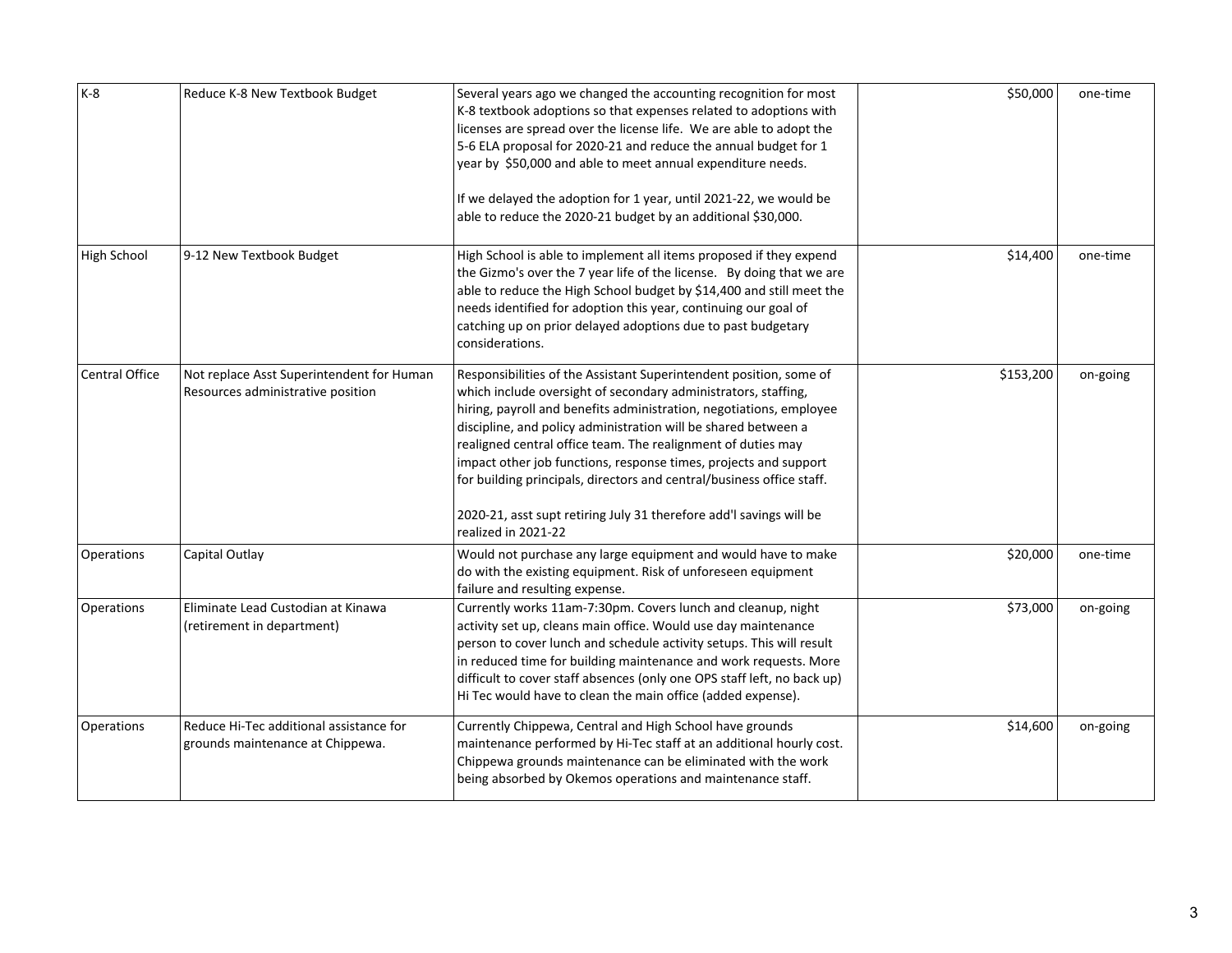| Technology             | Technology Staff Opening, 1 Desktop<br>Technician                                                  | 2 staff technology positions are open currently in addition the<br>Director of Technology. Administration would like to postpone<br>hiring one of the positions for 1-year while a Director of Technology<br>is hired and the staff position can be evaluated further. Technicians<br>support infrastructure and problem solving technology issues<br>throughout the district. Would increase response times which<br>impact students and staff at the building level.                                                                                                                                                                        | \$70,000 | <b>TBD</b> |
|------------------------|----------------------------------------------------------------------------------------------------|-----------------------------------------------------------------------------------------------------------------------------------------------------------------------------------------------------------------------------------------------------------------------------------------------------------------------------------------------------------------------------------------------------------------------------------------------------------------------------------------------------------------------------------------------------------------------------------------------------------------------------------------------|----------|------------|
| Transportation         | Reduction in Mechanic Hours by 2.5                                                                 | This position assists the Lead Fleet mechanic with preventative<br>maintenance tasks including; bus seat repair, oil changes, bus<br>washing, etc. This position also aids in the process of archiving bus<br>videos for building administrators along with law enforcement<br>when motorists illegally pass our school busses. Timeliness of tasks<br>would be impacted.                                                                                                                                                                                                                                                                     | \$10,500 | on-going   |
| Community<br>Education | Reduce Recreation Supervisor role to a<br>stipended position for T-Ball and Basketball<br>seasons. | Currently T-Ball and Basketball are Community Eds only two sports<br>offered. With this position eliminated, Community Education would<br>instead pay a stipend to a person twice a year to create the teams<br>and supervise the activities.                                                                                                                                                                                                                                                                                                                                                                                                 | \$17,200 | on-going   |
| Community<br>Education | Reduced supply budgets                                                                             | Supply budget for instructional and non instructional supplies has<br>been \$1200 per classroom. A reduction in half would assume a<br>supply budget of \$500-\$600 per year per classroom.                                                                                                                                                                                                                                                                                                                                                                                                                                                   | \$9,000  | on-going   |
| Community<br>Education | Eliminate field trips                                                                              | School age takes field trips three times a week during the summer<br>and over some break days during the school year. Preschool takes 2<br>or 3 off site field trips during the year and brings in guest speakers<br>or activities from outside vendors for the children to experience at<br>Edgewood (such as Preuss Pets or Happendance studio). Savings<br>generated from transportation costs, staffing, field trip fees, etc.                                                                                                                                                                                                            | \$19,000 | on-going   |
| Community<br>Education | Increase program ratios to State maximums                                                          | OKC has a history of maintaining a higher quality program by<br>lowering our staff to student ratio. While this may be a selling<br>point to families we need to be consistent with how we operate our<br>K-12 classrooms at maximums.<br>Infants run at 1:3, licensing is 1:4. 3 year olds run at 1:8 whereas<br>licensing rules are 1:10. 4 year olds run at 1:8 whereas licensing is<br>1:12. School age runs at 1:15 whereas licensing is 1:18<br>GSRP rules dictate that ratios be held at 1:8 for that classroom.<br>Running tuition programs at higher ratios would create an obvious<br>inequality between GSRP and Tuition programs. | \$50,000 |            |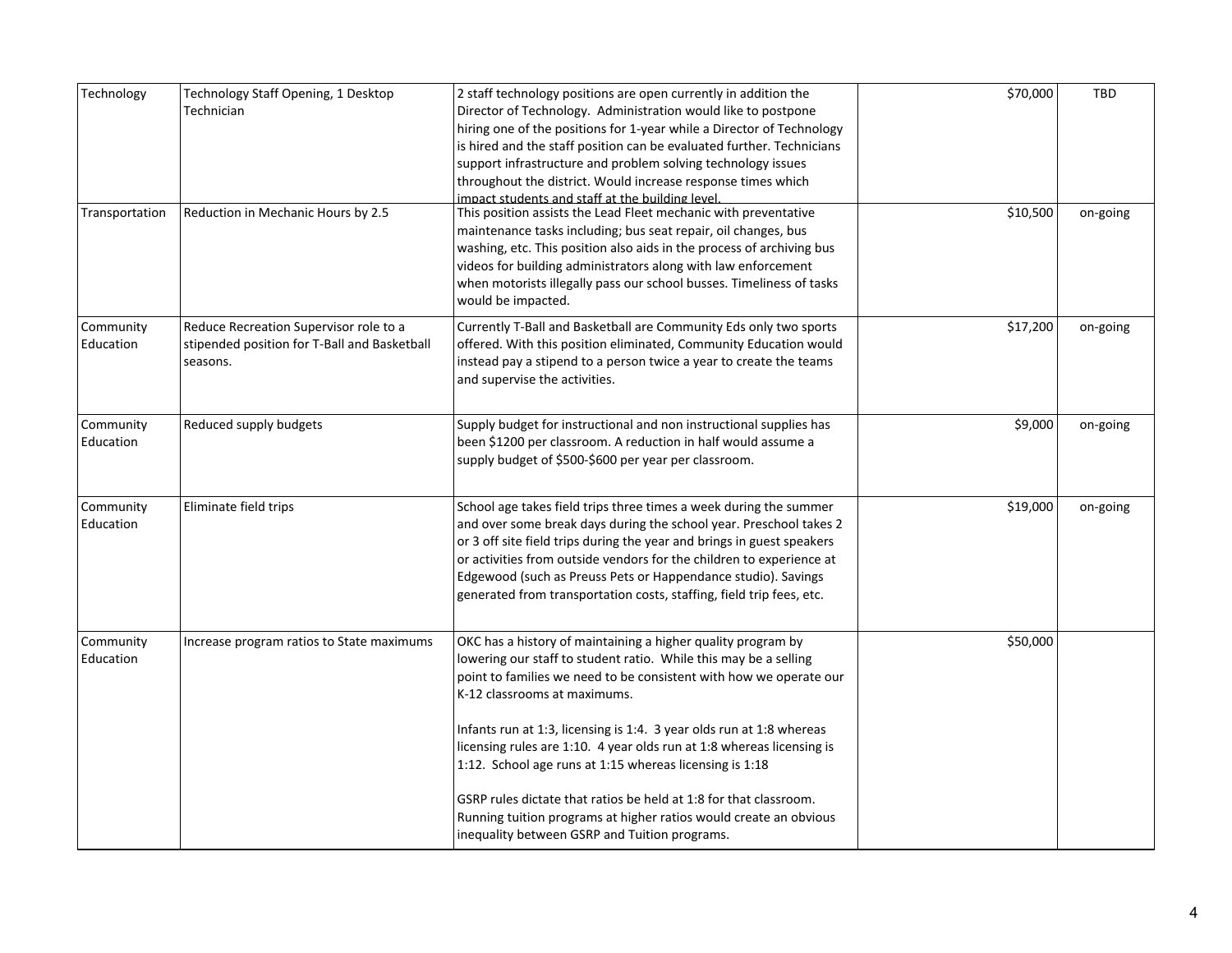| All Buildings        | Eliminate Club Funding<br>Elementaries = 2/building<br>Middle Schools = 3/building<br>High School = $9$                                                                                                                             | Optional after school clubs would not be offered for students<br>unless another funding source is found (ex. PTO or OEF)                                                                                                                                                                                                                                                                                                                                                                                                                                                                                                                                                                                                              | \$27,025 | on-going |
|----------------------|-------------------------------------------------------------------------------------------------------------------------------------------------------------------------------------------------------------------------------------|---------------------------------------------------------------------------------------------------------------------------------------------------------------------------------------------------------------------------------------------------------------------------------------------------------------------------------------------------------------------------------------------------------------------------------------------------------------------------------------------------------------------------------------------------------------------------------------------------------------------------------------------------------------------------------------------------------------------------------------|----------|----------|
| <b>All Buildings</b> | Reduce school improvement budgets by 75%                                                                                                                                                                                            | Building and district planning for improvement would be impacted,<br>with some remaining funds to allow for some support for school<br>improvement goals. Would decrease professional development,<br>substitute costs for school improvement initiatives.                                                                                                                                                                                                                                                                                                                                                                                                                                                                            | \$32,285 | on-going |
| All Buildings        | Reduce Building Substitutes from 5 to 3<br>$K - 4 = 1$<br>$5 - 12 = 2$                                                                                                                                                              | Negative impact on ability to respond to personal/health needs of<br>staff. Additionally, there could/would be instructional implications<br>for students of absent teacher should other staff have to cover for<br>the absence. Staff who cover the absent teacher may also incur<br>negative implications by adding more students to their classrooms<br>and/or not being able to instruct their students, depending on what<br>staff cover the absence. Ex. If a specialist covers the absence or a<br>Support Staff Member covers the absence (ELL, Coach). Need for<br>subs may increase with COVID and ability to combine classrooms to<br>cover rooms without subs may not be possible.<br>Current: 2 Elem, 1 KMS, 1 CMS, 1 HS | \$22,980 | on-going |
| All Buildings        | Eliminate subs for meetings/events during<br>the day (ie; district/school initiated PD,<br>committee work, transition meetings, art<br>staff subs during Fine Arts Festival, music<br>subs for music field trips, K Round Up, etc.) | Would need to hold meetings after school which is often not<br>possible and would slow work on improvement goals and district<br>initiatives. Would impact the ability to have coordinated, high<br>quality events that serve our families and impact teacher<br>involvement in them, such as K Round Up, music events, Fine Arts                                                                                                                                                                                                                                                                                                                                                                                                     | \$79,000 | on-going |
| K-8                  | Reduce instructional supplies/materials<br>budgets to the 2017-18 per pupil allocation                                                                                                                                              | There would be limited money to support classroom<br>purchases/supports. Staff would be spending more out of pocket<br>money and/or certain materials would not be available.                                                                                                                                                                                                                                                                                                                                                                                                                                                                                                                                                         | \$26,230 | on-going |
| $K-12$               | Reduce LMC specialist/clerk hours by 2<br>hrs/day                                                                                                                                                                                   | Implications on scheduling classrooms each week due to larger<br>building enrollments. Reduces time for handling book circulation,<br>given larger enrollments, would impact response to students and<br>staff needs.                                                                                                                                                                                                                                                                                                                                                                                                                                                                                                                 | \$86,200 | on-going |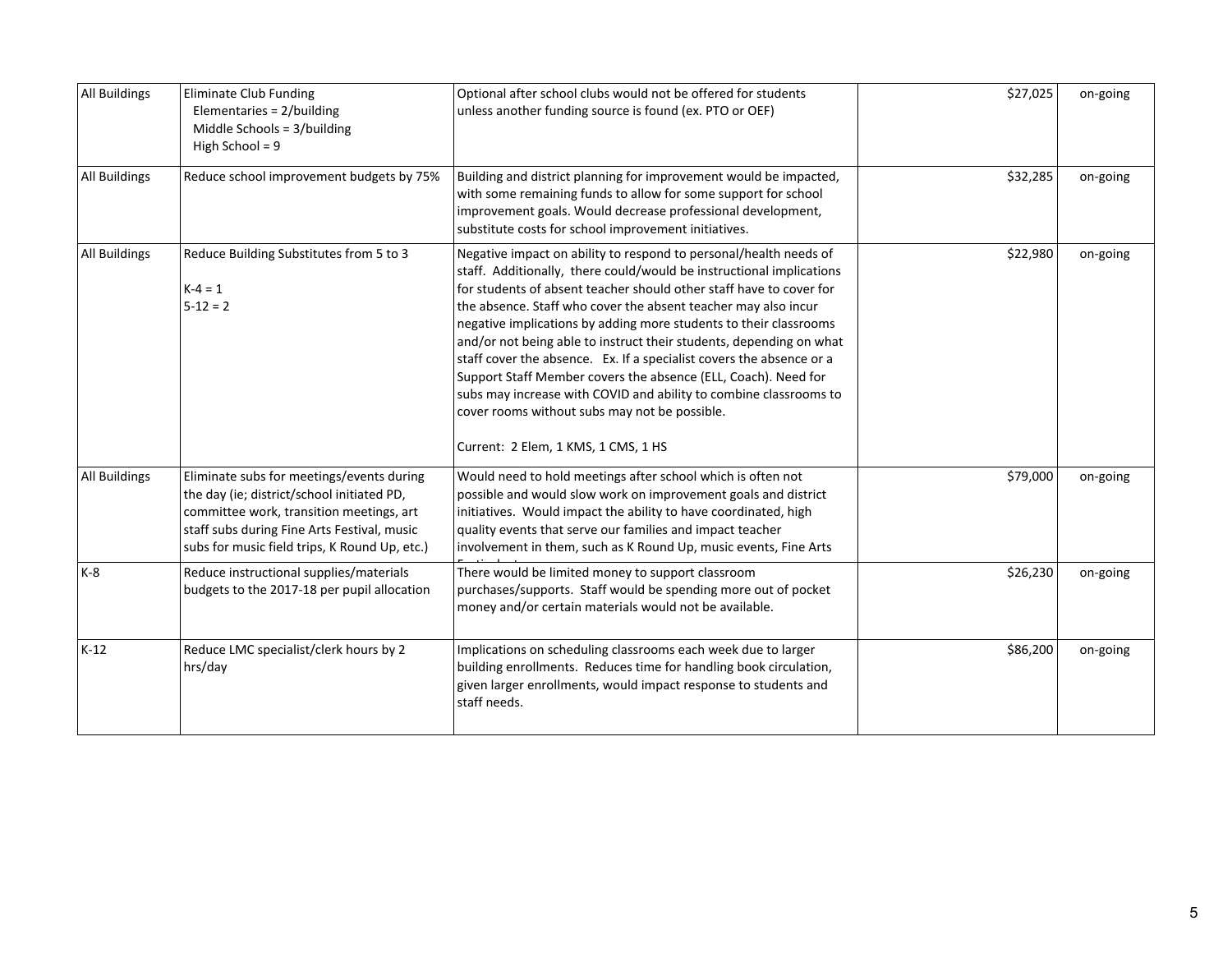| All Buildings | Eliminate .50 Technology Coordinator                                              | Currently K-6 has a 1.0 shared technology coordinator and CMS has<br>.50. The high school receives assistance as needed. We are<br>proposing to move to 1 shared K-12 technology coordinator.<br>Implications of technology assistance and problem solving may<br>require reliance on the District technology department. Remaining<br>tech coordinator is approximately 50% funded by the Title II grant.<br>Response times and support for students and staff would increase.                                                                                                                                                                                                                                                                                                                | \$52,500 | on-going |
|---------------|-----------------------------------------------------------------------------------|------------------------------------------------------------------------------------------------------------------------------------------------------------------------------------------------------------------------------------------------------------------------------------------------------------------------------------------------------------------------------------------------------------------------------------------------------------------------------------------------------------------------------------------------------------------------------------------------------------------------------------------------------------------------------------------------------------------------------------------------------------------------------------------------|----------|----------|
| All Buildings | Reduce Gifted & Talented Coordinator by .50<br>(position open due to retirement)  | Currently K-6 has a 1.0 shared G&T coordinator and 7-8 has a .50<br>shared G&T coordinator. We are proposing to move to 1 K-12<br>coordinator. Some duties may need to be absorbed by<br>administration, counselors or RTI Coaches. Would impact support<br>for our gifted students and families, coordination of opportunities<br>to support them, professional development for staff and increase<br>response times.                                                                                                                                                                                                                                                                                                                                                                         | \$52,500 | on-going |
| All Buildings | Reduce Reproductive Health Coordinator role<br>due to retirement in current staff | Coordinator will continue to do committee work whereas<br>instructional duties will be absorbed by building staff. Would<br>eliminate co-teaching with supervisor to support teachers in<br>delivery of consistent program.                                                                                                                                                                                                                                                                                                                                                                                                                                                                                                                                                                    | \$16,600 | on-going |
| 5-8           | Eliminate 1 RTI Coach at the Middle School<br>Level                               | MTSS/PBIS tiered supports will be impacted. Building supports for<br>data collection, organization/upkeep of IRIPs, and tiered support<br>planning will be absorbed by teachers, counselors and remaining<br>RTI coaches. Coordination of and planning for at-risk intervention<br>supports will be absorbed by remaining RTI coaches as well. MTSS<br>efforts will be focused on essential components and will not allow<br>for innovation and/or progress toward district goals. Behavior<br>team, Child Study team and overall building goal planning efforts<br>will be impeded.<br>Currently each elementary & middle school has 1 coach (.20 of each<br>position, \$21,000, is funded through At-Risk.) Remaining Middle<br>School RTI Coach would be split between Chippewa and Kinawa. | \$84,000 | on-going |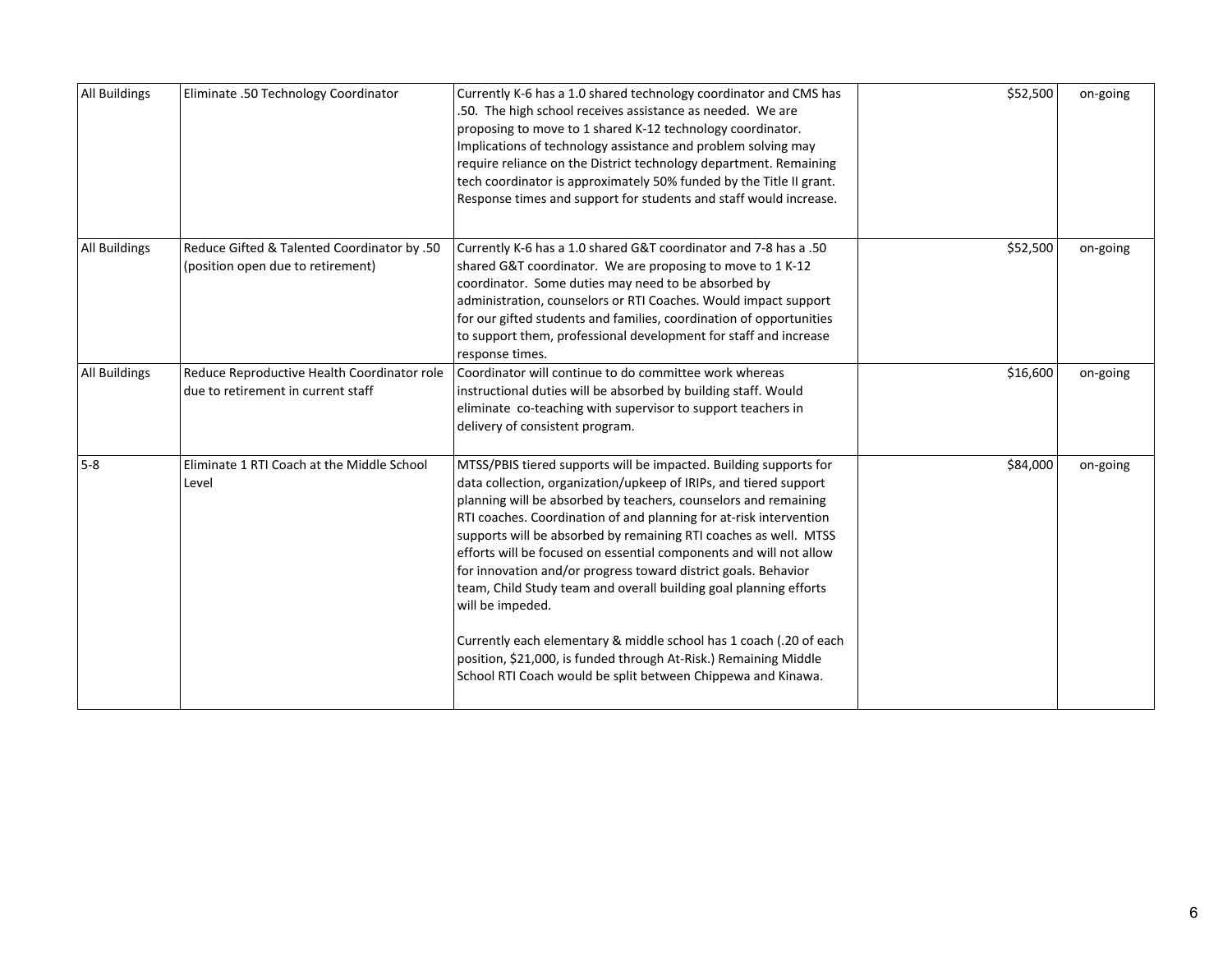| High School | No longer participate in AdvancED                           | OHS school improvement can continue to take place at the building<br>level and reported to the MDE. No other building in our district<br>uses AdvancED as their accreditation source. Our school and district<br>already have a strong reputation and are all accredited by the State<br>now and submit improvement plans to the State. AdvancED goes<br>above and beyond this - with both staff time and money. OHS has<br>considered "doing away" with this several times over the past few<br>years and timing makes sense. Could always rejoin in the future if<br>desired. | \$16,900 | on-going |
|-------------|-------------------------------------------------------------|---------------------------------------------------------------------------------------------------------------------------------------------------------------------------------------------------------------------------------------------------------------------------------------------------------------------------------------------------------------------------------------------------------------------------------------------------------------------------------------------------------------------------------------------------------------------------------|----------|----------|
| High School | Eliminate OSAP committee                                    | 7-12 administration and staff will absorb this work into other<br>district initiatives, health classes and news and notes to families,<br>community resources and activities/events.                                                                                                                                                                                                                                                                                                                                                                                            | \$3,000  | on-going |
| $K-12$      | Reduce paper mailings                                       | Decrease mailings and utilize email, PowerSchool, website, etc. for<br>back to school packets, report cards, flyers, communications home,<br>etc. Cuts to technology may impact timeliness of implementation.<br>Savings may be more depending on need for any technology work<br>needed to move away from paper on a more consistent basis.                                                                                                                                                                                                                                    | \$4,000  | on-going |
| High School | Cut zero hour options for Health and PE                     | Eliminates before school option for OHS students. The students<br>who take zero hour get 7 classes per day. All other OHS students<br>get 6 classes per day. Transportation was not provided so equity<br>issues existed with offering. Teacher is paid a stipend and often<br>goes 6/5 because of this. Students will have options to opt out of PE<br>and take health at another time or through 21f during their high<br>school career.                                                                                                                                      | \$56,000 | on-going |
| High School | Raise Summer Credit Recovery Program fees<br>by \$50/course | Currently the cost/course is \$100 (reduced if eligible for<br>free/reduced lunch). \$25 if reimbursed to family if student<br>completes the course. The annual revenue of approximately \$9,000<br>does not cover the cost staff time (approx. \$10-\$12,000) or<br>edgenuity licenses (approx. \$17-\$19,000).                                                                                                                                                                                                                                                                | \$5,200  | on-going |
| High School | Reduce administrative assistant by .50hr/day<br>& overtime  | Reduce main office hours (have open for students and families from<br>7:30-3:00 and staff stays until 3:30pm to get caught up. OHS does<br>not get a lot of traffic after 3:15pm and right now the office is open<br>until 4pm.                                                                                                                                                                                                                                                                                                                                                 | \$4,700  | on-going |
| Athletics   | Eliminate Police at home athletic contests                  | Other schools are able to get help they need without employing 4<br>officers at every Friday night game. We can call if needed, and they<br>can swing by on their patrols, since there are people around. That<br>is a more typical model but reduces presence and increased need<br>for parent/guardian supervision at events to monitor student                                                                                                                                                                                                                               | \$5,400  | on-going |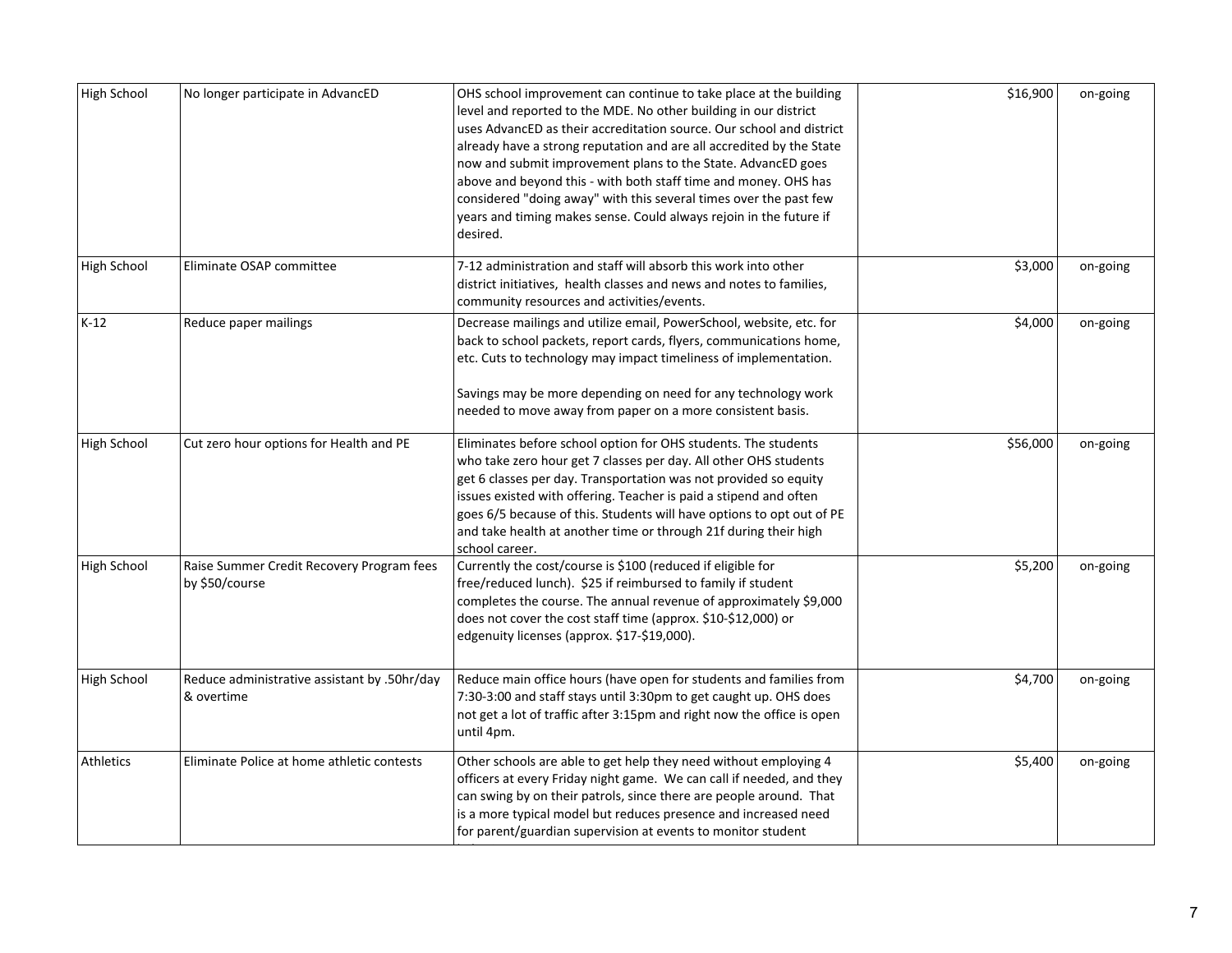| Athletics              | Eliminate Sport if Minimum Participation<br>Level is not met                                                                                       | A minimum participation level will be established for each sport at<br>Chippewa and at the High School. If minimum participation is not<br>met, the sport will not be funded by the District. Will reduce<br>number of offerings for students based on participation levels and<br>impact lower participation sports or offerings.                                                                                                                                                                                                                                                                                                                                                                                                    | \$25,000    | on-going |
|------------------------|----------------------------------------------------------------------------------------------------------------------------------------------------|---------------------------------------------------------------------------------------------------------------------------------------------------------------------------------------------------------------------------------------------------------------------------------------------------------------------------------------------------------------------------------------------------------------------------------------------------------------------------------------------------------------------------------------------------------------------------------------------------------------------------------------------------------------------------------------------------------------------------------------|-------------|----------|
| <b>Athletics</b>       | <b>Athletic Department Marketing</b>                                                                                                               | Consensus from coaches is that athletic fundraisers are preferable<br>to budget cuts, and allow us to meet community expectations for<br>competitive teams and equity in athletics.                                                                                                                                                                                                                                                                                                                                                                                                                                                                                                                                                   | \$20,000    | on-going |
| <b>Total Level 1</b>   |                                                                                                                                                    |                                                                                                                                                                                                                                                                                                                                                                                                                                                                                                                                                                                                                                                                                                                                       | \$1,737,220 |          |
| Level 2 = Next Level   |                                                                                                                                                    |                                                                                                                                                                                                                                                                                                                                                                                                                                                                                                                                                                                                                                                                                                                                       |             |          |
| Community<br>Education | Eliminate Assistant Teacher planning time                                                                                                          | Currently Assistant Lead Teachers get one hour per day of planning<br>time out of the classroom. This could be eliminated to allow for<br>more time on the floor to be in ratio.                                                                                                                                                                                                                                                                                                                                                                                                                                                                                                                                                      | \$15,500    | on-going |
| High School            | Eliminate co-teaching (in Studies in US<br>History)                                                                                                | Our most at-risk students have support of a highly qualified ELA<br>teacher in their Studies in US class. By removing this<br>support/intervention, we are able to reduce 3 sections of ELA which<br>otherwise would have caused us to add sections at OHS. (If this is<br>not enacted, 3 sections of teaching time will need to be added to<br>the High School budget, at a cost of \$63,000.)                                                                                                                                                                                                                                                                                                                                       | \$0         | on-going |
| Community<br>Education | Reduce Lead Teacher planning time                                                                                                                  | Currently Lead Teachers get 2 hours of planning time per day or 10<br>hours per week. This could be reduced to 8 hours per week to allow<br>for more time on the floor in ratio.                                                                                                                                                                                                                                                                                                                                                                                                                                                                                                                                                      | \$7,150     | on-going |
| All Buildings          | Reduce Building Substitutes by 1 additional,<br>than the 2 noted above. This would change<br>the total subs from 5 to 2<br>$K-6=1$<br>$7 - 12 = 1$ | Negative impact on ability to respond to personal/health needs of<br>staff. Additionally, there could/would be instructional implications<br>for students of absent teacher should other staff have to cover for<br>the absence. Staff who cover the absent teacher may also incur<br>negative implications by adding more students to their classrooms<br>and/or not being able to instruct their students, depending on what<br>staff cover the absence. Ex. If a specialist covers the absence or a<br>Support Staff Member covers the absence (ELL, Coach). Need for<br>subs may increase with COVID and ability to combine classrooms to<br>cover rooms without subs may not be possible.<br>Current: 2 Elem, 1 KMS, 1 CMS, 1 HS | \$12,780    | on-going |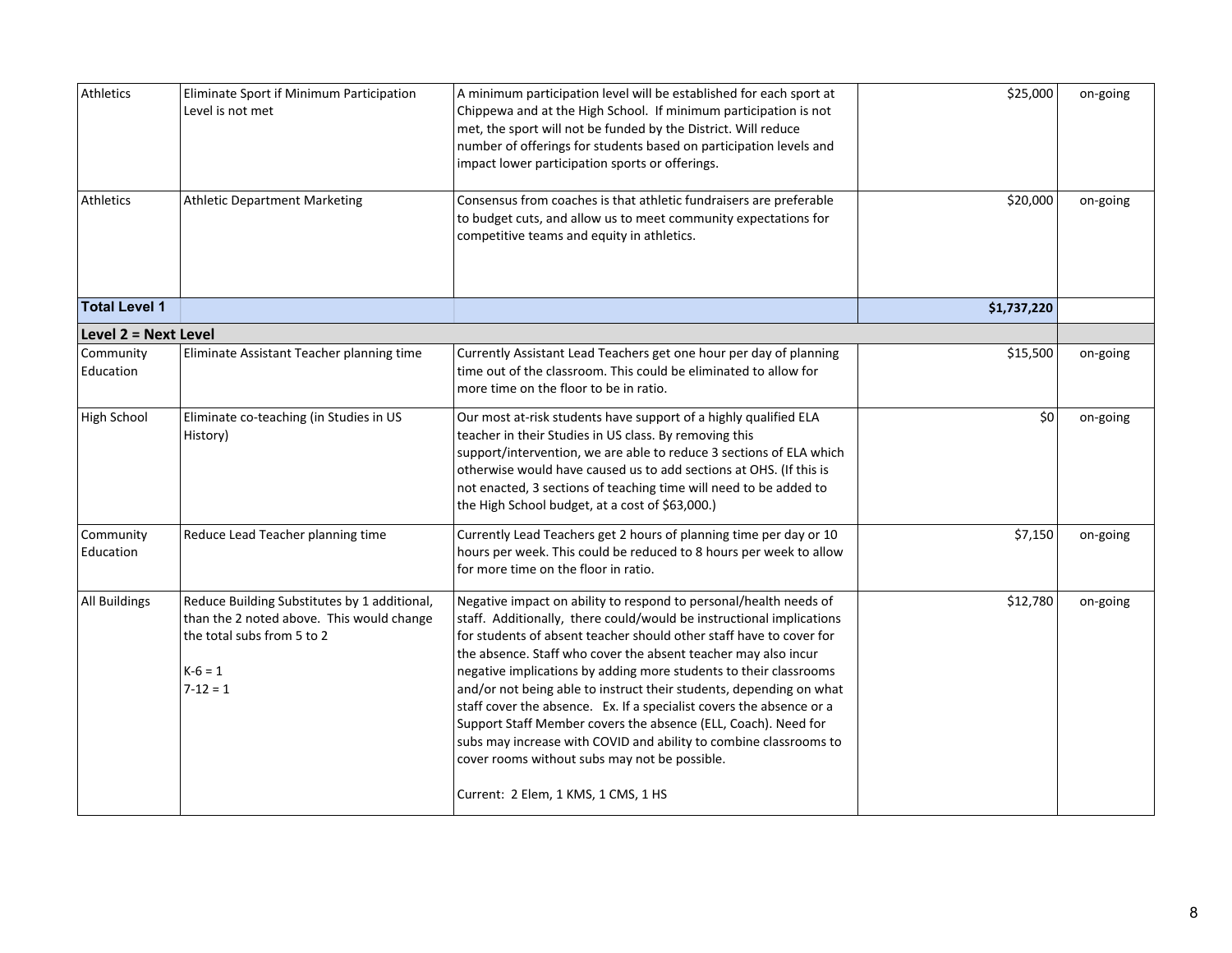| High School | 9-12 New Textbook Budget                                                | In addition to the expense reduction in Level 1, the AP US History<br>and German IV/AP could be delayed by one year, however they<br>would need to be adopted in the following year. AP History does<br>not have an online component and this would impact remote<br>learning for students.                                                                                                                                                                                                                                                                                                                                                                          | \$13,680 | one-time   |
|-------------|-------------------------------------------------------------------------|----------------------------------------------------------------------------------------------------------------------------------------------------------------------------------------------------------------------------------------------------------------------------------------------------------------------------------------------------------------------------------------------------------------------------------------------------------------------------------------------------------------------------------------------------------------------------------------------------------------------------------------------------------------------|----------|------------|
| Technology  | Technology Staff Opening, 1 Add'l Desktop<br><b>Technician Position</b> | 2 staff technology positions are open currently in addition the<br>Director of Technology. We could postpone hiring both of the<br>positions for 1-year while a Director of Technology is hired and the<br>staff position can be evaluated further.                                                                                                                                                                                                                                                                                                                                                                                                                  | \$70,000 | <b>TBD</b> |
|             |                                                                         | If technology coordinators are reduced, there may be additional<br>needs for technology department impacting response times and<br>service to students and staff members.                                                                                                                                                                                                                                                                                                                                                                                                                                                                                            |          |            |
| Operations  | Eliminate Lead Custodian at Chippewa                                    | Currently works 11am-7:30pm. Covers lunch and cleanup, night<br>activity set up, clean main office. Would use day maintenance<br>person to cover lunch and schedule activity setups. This will result<br>in reduced time for building maintenance and work requests. More<br>difficult to cover staff absences (only one OPS staff left, no back up)<br>Hi Tec would have to clean the main office (added expense).                                                                                                                                                                                                                                                  | \$73,000 | on-going   |
| Athletics   | Raise athletic fees                                                     | Okemos began charging athletic fees in 2003-04, and raised rates<br>when the district was cutting programs due to decreased<br>enrollments to avoid impact on athletics and other programs.<br>Families are eligible for reduced or waived fee. In 2019-20 Okemos<br>reduced athletic fees for the first time since they were<br>implemented. Concerns with our rates were that they were<br>amongst the highest in the area/State as well as equity issues for<br>students and families.<br>Okemos athletic fee history:<br>2003-04 MS at \$50/HS at \$100<br>2008-09 MS at \$100/HS at \$175<br>2009-10 MS at \$125/HS at \$200<br>2010-11 MS at \$200/HS at \$300 | \$40,000 | on-going   |
|             |                                                                         | 20011-12 MS at \$260/HS at \$360<br>2019-20 MS at \$208/HS at \$288<br>Athletic fees annual contributions to budget = \$160,000<br>Okemos per student fees are higher than Haslett, Holt, East Lansing<br>and Mason:<br>Middle school range: \$100-\$160                                                                                                                                                                                                                                                                                                                                                                                                             |          |            |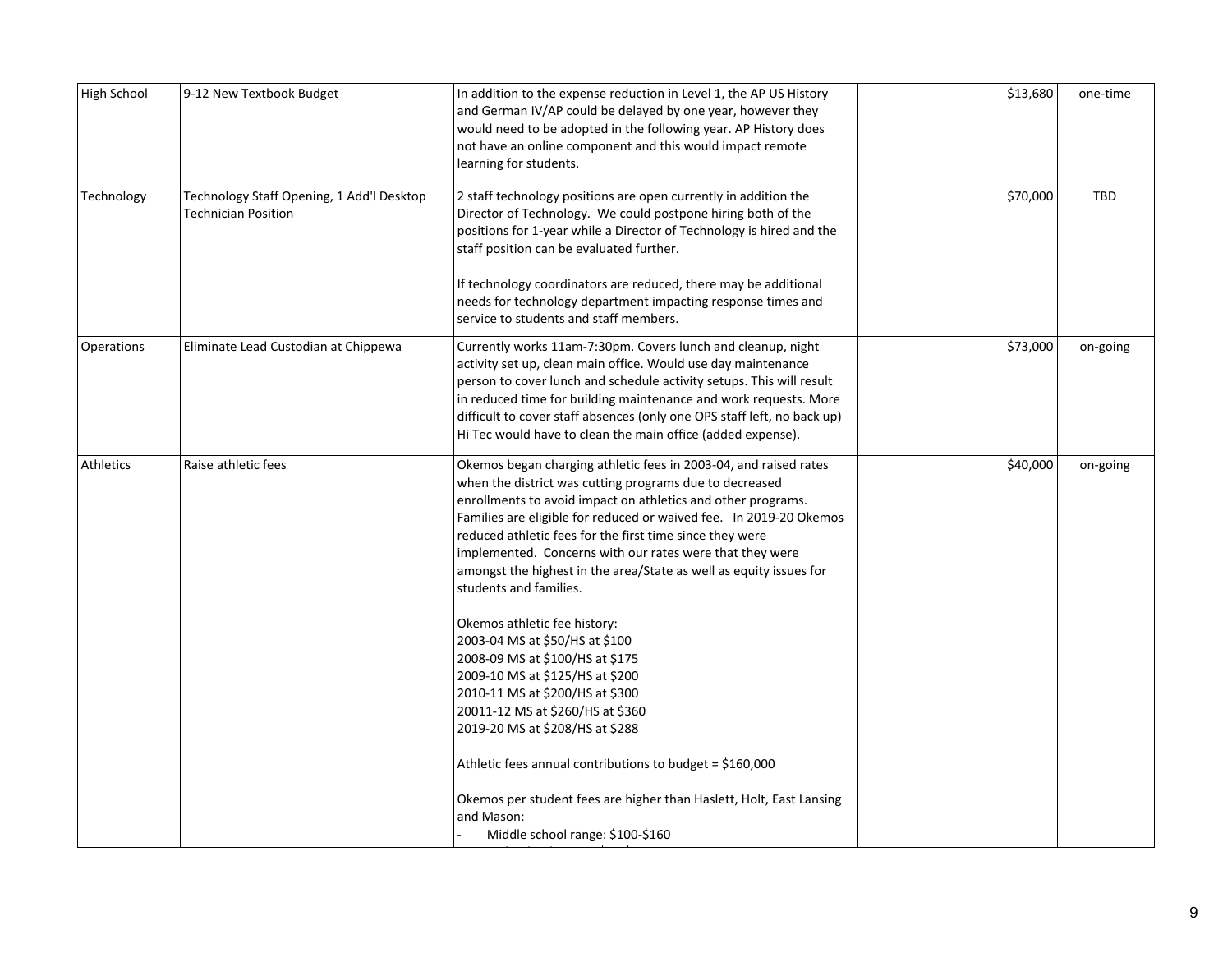| Community<br>Education | Reduce office clerk hours by 2 hours per day              | We could reduce our Office Clerk position by 2 hour per day with<br>minimal impact on daily operations. Could impact sick child help,<br>temperature screenings upon entry, buzzer delay, customer<br>service. Community education has more office staffing than<br>elementary buildings.                                                                                                                                                                                                                                                                                                                                           | \$8,000   |          |
|------------------------|-----------------------------------------------------------|-------------------------------------------------------------------------------------------------------------------------------------------------------------------------------------------------------------------------------------------------------------------------------------------------------------------------------------------------------------------------------------------------------------------------------------------------------------------------------------------------------------------------------------------------------------------------------------------------------------------------------------|-----------|----------|
| Elementaries           | Reduce Elementary office clerk hours, 1<br>hr/day         | Implications on completing the workload of office staff with larger<br>buildings/enrollments. Negative impact on response to the health<br>needs of students including injuries, illness. May have increased<br>need for support regarding student illness. Delays in responding to<br>the buzzer system. Reduced customer service to parents. Reduced<br>support to teachers.                                                                                                                                                                                                                                                      | \$15,300  | on-going |
| 5-8                    | Reduce LMC Directors at Secondary by 1                    | Currently Kinawa and Chippewa share one LMC Director and the<br>High School has one LMC Director. In addition, each secondary<br>building has an LMC specialist in the library as well. This would<br>reduce the district to one remaining LMC Director who would<br>service 5-12 libraries, oversee 21f, and support K-4 clerks and<br>collections. Impacts overall K-12 LMC system, potential timeliness<br>of student device support, teacher material support, and class<br>instruction.<br>The loss of a Director may mean that teachers would need to find<br>their own resources for projects in the classroom. In addition, | \$105,000 | on-going |
| High School            | Eliminate HS Guidance Clerk                               | nore of the technology cunnert may fall on the library clork<br>Increases workload of our counselors and other administrative<br>assistants. Counselors will need to spend their time on secretarial<br>items and this will take away their time with students and families.<br>Position also assists with credit recovery so we will have less<br>support for those students. Will impact help with attendance<br>reports and increase workload of attendance secretary. Will impact<br>timeliness of communication with students and families regarding<br>ruant student                                                          | \$36,500  | on-going |
| <b>Athletics</b>       | Reduce athletic transportation to events,<br>one-way only | One way transportation for sports poses difficulties as some sports<br>have greater transportation needs on days/times that make it<br>difficult for parents to transport, without taking into account those<br>that are unable to provide transportation at any time. Additionally,<br>some sports have equipment that is difficult to transport (pole vault<br>poles, baseball/softball equipment, football pads). May limit<br>student participation due to transportation. In addition, families<br>with dual student athletes and family work schedules may impede<br>participation at all events.                             | \$15,000  | on-going |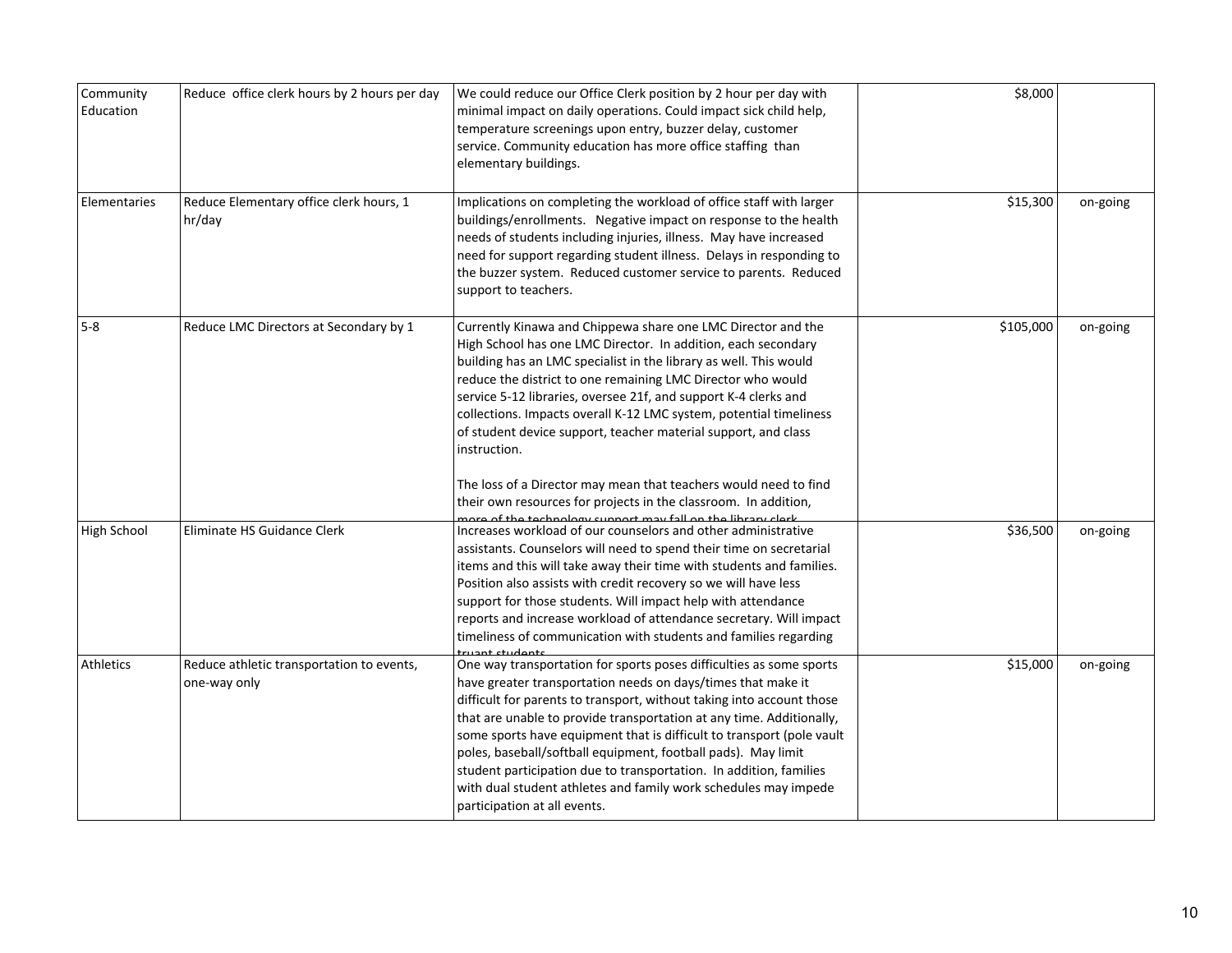| $K-4$                  |                                               |                                                                       |           |          |
|------------------------|-----------------------------------------------|-----------------------------------------------------------------------|-----------|----------|
|                        | Reduce Elementary LMC clerk hours by 50%      | Currently each elementary has an LMC clerk. Reducing their time       | \$95,800  | on-going |
|                        |                                               | by 1/2 would shorten library period for students with focus on book   |           |          |
|                        |                                               | check out, minimal instruction. Implications on scheduling            |           |          |
|                        |                                               | classrooms each week due to larger building enrollments. Reduces      |           |          |
|                        |                                               | time for handling book circulation, given larger enrollments.         |           |          |
| K-8                    | Eliminate 1 Reading Specialist, from 4 to 3   | Students with intensive academic needs will not have access to a      | \$105,000 | on-going |
|                        |                                               | certified reading teacher for intervention supports. This will impact |           |          |
|                        |                                               | the overall system of supports and interventions that are available   |           |          |
|                        |                                               |                                                                       |           |          |
|                        |                                               | to our students.                                                      |           |          |
| <b>Total Level 2</b>   |                                               |                                                                       | \$612,710 |          |
| Level 3 = Only if Must |                                               |                                                                       |           |          |
| Community              | Reduce Lead Teacher planning time by an       | Currently Lead Teachers get 2 hours of planning time per day or 10    | \$10,725  | on-going |
| Education              | additional 3 hrs/week                         | hours per week. This could be reduced to 5 hours per week to allow    |           |          |
|                        |                                               | for more time on the floor in ratio with children.                    |           |          |
| All Buildings          | Reduce school improvement budgets by an       | Building and district planning for improvement will be impeded        | \$10,760  | on-going |
|                        | additional 25%, which would then eliminate    | (opportunities to meet will be impacted by schedules, financial       |           |          |
|                        |                                               |                                                                       |           |          |
|                        | entire budget for school improvement          | support for materials and resources to support improvement will       |           |          |
|                        | activities                                    | not be available)                                                     |           |          |
| All Buildings          | Eliminate Remaining 2 Building Substitutes.   | Negative impact on ability to respond to personal/health needs of     | \$25,560  | on-going |
|                        | This would eliminate all building substitutes | staff. Additionally, there could/would be instructional implications  |           |          |
|                        |                                               | for students of absent teacher should other staff have to cover for   |           |          |
|                        |                                               | the absence. Staff who cover the absent teacher may also incur        |           |          |
|                        |                                               | negative implications by adding more students to their classrooms     |           |          |
|                        |                                               | and/or not being able to instruct their students, depending on what   |           |          |
|                        |                                               | staff cover the absence. Ex. If a specialist covers the absence or a  |           |          |
|                        |                                               | Support Staff Member covers the absence (ELL, Coach). Need for        |           |          |
|                        |                                               | subs may increase with COVID and ability to combine classrooms to     |           |          |
|                        |                                               | cover rooms without subs may not be possible.                         |           |          |
|                        |                                               |                                                                       |           |          |
|                        |                                               | Current: 2 Elem, 1 KMS, 1 CMS, 1 HS                                   |           |          |
| Elementaries           | Reduce Elementary office clerk hours by an    | Implications on completing the workload of office staff with larger   | \$15,300  | on-going |
|                        | additional 1 hrs/day beyond what is noted     | buildings/enrollments. Significantly increase workload of             |           |          |
|                        | above (total decrease is 2 hrs/day)           | administrative assistant and/or principal. Negative impact on         |           |          |
|                        |                                               | response to the health needs of students including injuries, illness. |           |          |
|                        |                                               | May have increased need for support regarding student illness.        |           |          |
|                        |                                               | Delays in responding to the buzzer system. Reduced customer           |           |          |
|                        |                                               | service to parents. Reduced support to teachers.                      |           |          |
|                        |                                               |                                                                       |           |          |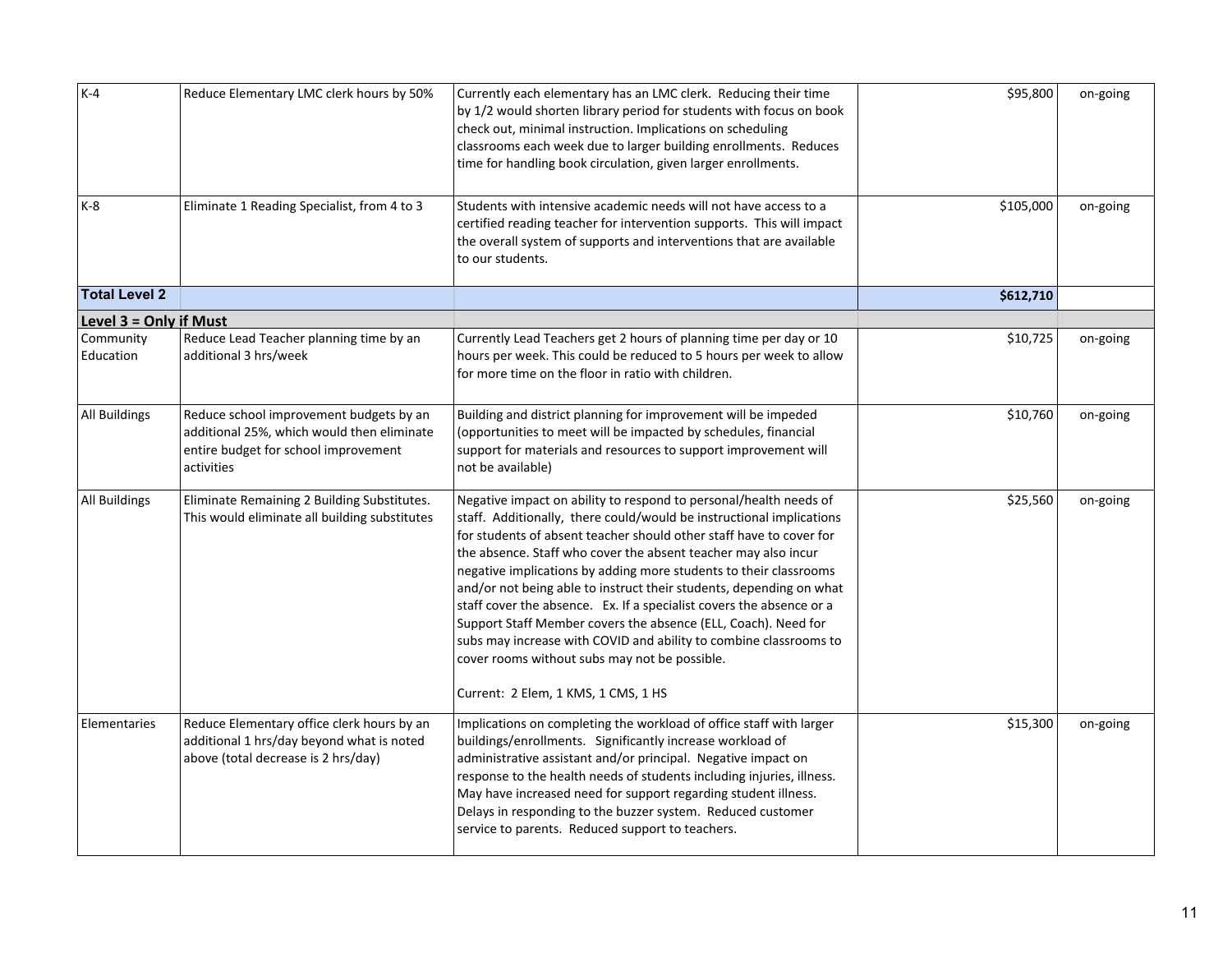|               | Reduce 1 HS admin assistant                  |                                                                                                                                       |           |          |
|---------------|----------------------------------------------|---------------------------------------------------------------------------------------------------------------------------------------|-----------|----------|
| High School   |                                              | Along with their increased interruptions answering the door and<br>being part of security, they are already logging overtime hours to | \$50,000  | on-going |
|               |                                              | get the essential duties done and cannot get them done during the                                                                     |           |          |
|               |                                              | regular school day hours.                                                                                                             |           |          |
|               |                                              |                                                                                                                                       |           |          |
| Athletics     | Eliminate athletic transportation to events  | Eliminating transportation for sports poses difficulties as some                                                                      | \$23,000  | on-going |
|               |                                              | sports have greater transportation needs on days/times that make                                                                      |           |          |
|               |                                              | it difficult for parents to transport, without taking into account                                                                    |           |          |
|               |                                              | those that are unable to provide transportation at any time.                                                                          |           |          |
|               |                                              | Additionally, some sports have equipment that is difficult to                                                                         |           |          |
|               |                                              | transport (pole vault poles, baseball/softball equipment, football                                                                    |           |          |
|               |                                              | pads). May limit student participation due to transportation. In                                                                      |           |          |
|               |                                              | addition, families with dual student athletes and family work                                                                         |           |          |
|               |                                              | schedules may impede participation at all events.                                                                                     |           |          |
| 5-12          | Reduce Student Supervisors from 5 to 3       | Student supervisors are the heart and soul of our student safety.                                                                     | \$36,000  | on-going |
|               | KMS/CMS from 2 to 1                          | They sweep the building, assist with investigations, monitor                                                                          |           |          |
|               | HS from 3 to 2                               | hallways and student lots, assist with lunchroom supervision, and                                                                     |           |          |
|               |                                              | build relationships with all students. Additionally, they cover in                                                                    |           |          |
|               |                                              | classrooms when we have a shortage on subs.                                                                                           |           |          |
| All Buildings | Eliminate additional 1.0 K-12 Gifted &       | Eliminate the ability to coordinate differentiation, services, and                                                                    | \$105,000 | on-going |
|               | <b>Talented Coordinator</b>                  | supports for high achieving and GT students. (eliminate MSU                                                                           |           |          |
|               |                                              | Mentor program, OSI, etc.); Essential duties will need to be                                                                          |           |          |
|               |                                              | absorbed by admin or RTI coaches                                                                                                      |           |          |
| K-8           | Reduce an additional RTI Coach, from 5 after | Reducing by 2 RTI coaches would dramatically impact our ability to                                                                    | \$84,000  | on-going |
|               | level 1 reduction to 4                       | deliver the tiered system of support and differentiation for all                                                                      |           |          |
|               |                                              | students. This loss would significantly reduce the amount of highly                                                                   |           |          |
|               |                                              | skilled support provided to each school in gathering and analyzing                                                                    |           |          |
|               |                                              | data, matching interventions to student needs and monitoring                                                                          |           |          |
|               |                                              | student progress. Additionally, there would be a significant impact                                                                   |           |          |
|               |                                              | on the amount of on-going support provided to teachers and at-risk                                                                    |           |          |
|               |                                              | staff in delivering these interventions to students. Loss of this                                                                     |           |          |
|               |                                              | quality support system would further erode our ability to address                                                                     |           |          |
|               |                                              | the achievement gap and further impact our most vulnerable                                                                            |           |          |
|               |                                              | students. This may also result in more students being referred for                                                                    |           |          |
|               |                                              | special education as the primary system of support for students                                                                       |           |          |
|               |                                              | demonstrating academic deficits.                                                                                                      |           |          |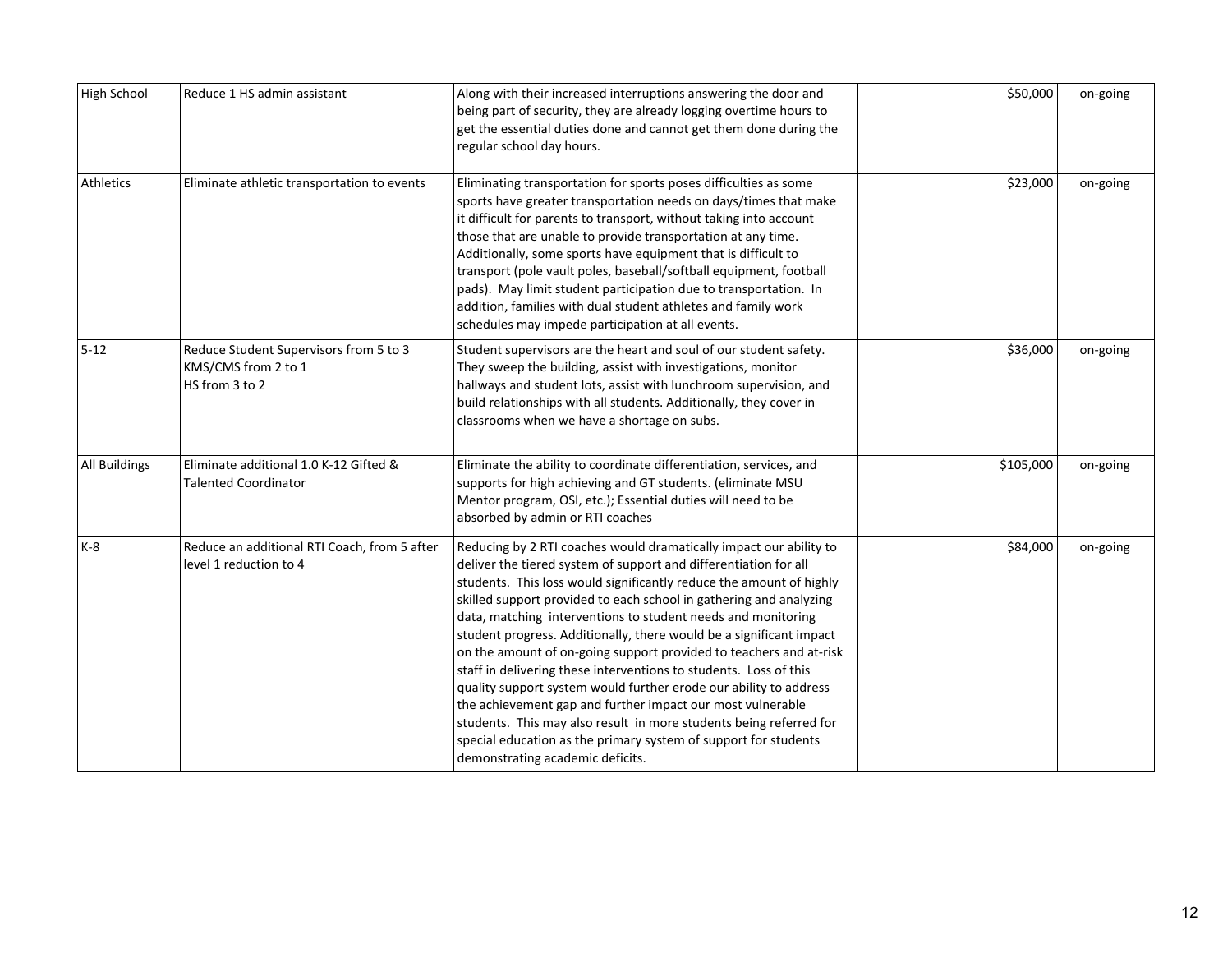| Elementaries | Reduce a SSW (general education services) | Our elementary schools do not have counselors. SSW are the only       | \$105,000 | on-going |
|--------------|-------------------------------------------|-----------------------------------------------------------------------|-----------|----------|
|              |                                           | source of support for general education students. Negative impact     |           |          |
|              |                                           | on the ability to provide intensive and consistent social-            |           |          |
|              |                                           | emotional/behavioral support for tier 2 and 3 students. Decrease      |           |          |
|              |                                           | mental health support/expertise. Reduce support for crisis            |           |          |
|              |                                           | intervention and supporting unsafe behavior. Will decrease            |           |          |
|              |                                           | consultations with classroom teachers and impact classroom            |           |          |
|              |                                           | behavior support. Will result in an increase in negative student      |           |          |
|              |                                           | behaviors that impact overall classroom environment and well-         |           |          |
|              |                                           | being/safety of peers. Increase administrative and teacher time       |           |          |
|              |                                           | needed to support student behavior. Increase in disciplinary          |           |          |
|              |                                           | actions and suspensions. Increases in student behavior can impede     |           |          |
|              |                                           | academic progress of students. Decrease in support to                 |           |          |
| K-8          | Eliminate 1 Additional Reading Specialist | Students with intensive academic needs will not have access to a      | \$105,000 | on-going |
|              | (4 current to 2)                          | certified teacher for intervention supports. This will impact the     |           |          |
|              |                                           | overall system of supports that are available to our students.        |           |          |
|              |                                           |                                                                       |           |          |
| High School  | Reduce HS Counselor by 1                  | This potential cut will tax an already taxed critical service to      | \$105,000 | on-going |
|              |                                           | students at OHS. We used to have (5) counselors for less than 1300    |           |          |
|              |                                           | students before reductions that were put into place in the 2009-      |           |          |
|              |                                           | 2010 school year. We now have 4 for over 1400. The counseling         |           |          |
|              |                                           | department at OHS has diffculty meeting student needs as              |           |          |
|              |                                           | demands for mental health interventions have increased.               |           |          |
|              |                                           | Counselors are key to meeting mental health needs of students and     |           |          |
|              |                                           | supporting families. Our current student to counselor ratio is 350:   |           |          |
|              |                                           | 1. Counselors are responsible for the scheduling process, college     |           |          |
|              |                                           | applications, webinars, classroom guidance lessons to address         |           |          |
|              |                                           | mental health, education development plans for each student and       |           |          |
|              |                                           | managing extra duties associated with a student's individual plan     |           |          |
|              |                                           | and goals. Extra duties include Wilson Talent Center, The Early       |           |          |
|              |                                           | College, AP testing, personal curriculums, PD for students in college |           |          |
|              |                                           | process, group counseling, Signs of Suicide, to name a few.           |           |          |
|              |                                           | Counselors are currently assisted by a counselor aide and are         |           |          |
|              |                                           | already crunched for time due to paperwork related to college         |           |          |
|              |                                           | applications as our large cohort of students appling to highly        |           |          |
|              |                                           | competitive colleges and universities that require counselor          |           |          |
|              |                                           | advocacy in the form of personalized letters of recommendation,       |           |          |
|              |                                           | an essential part of the evaluation of the student's application      |           |          |
|              |                                           | having the potential to tip the scale for admission. This level of    |           |          |